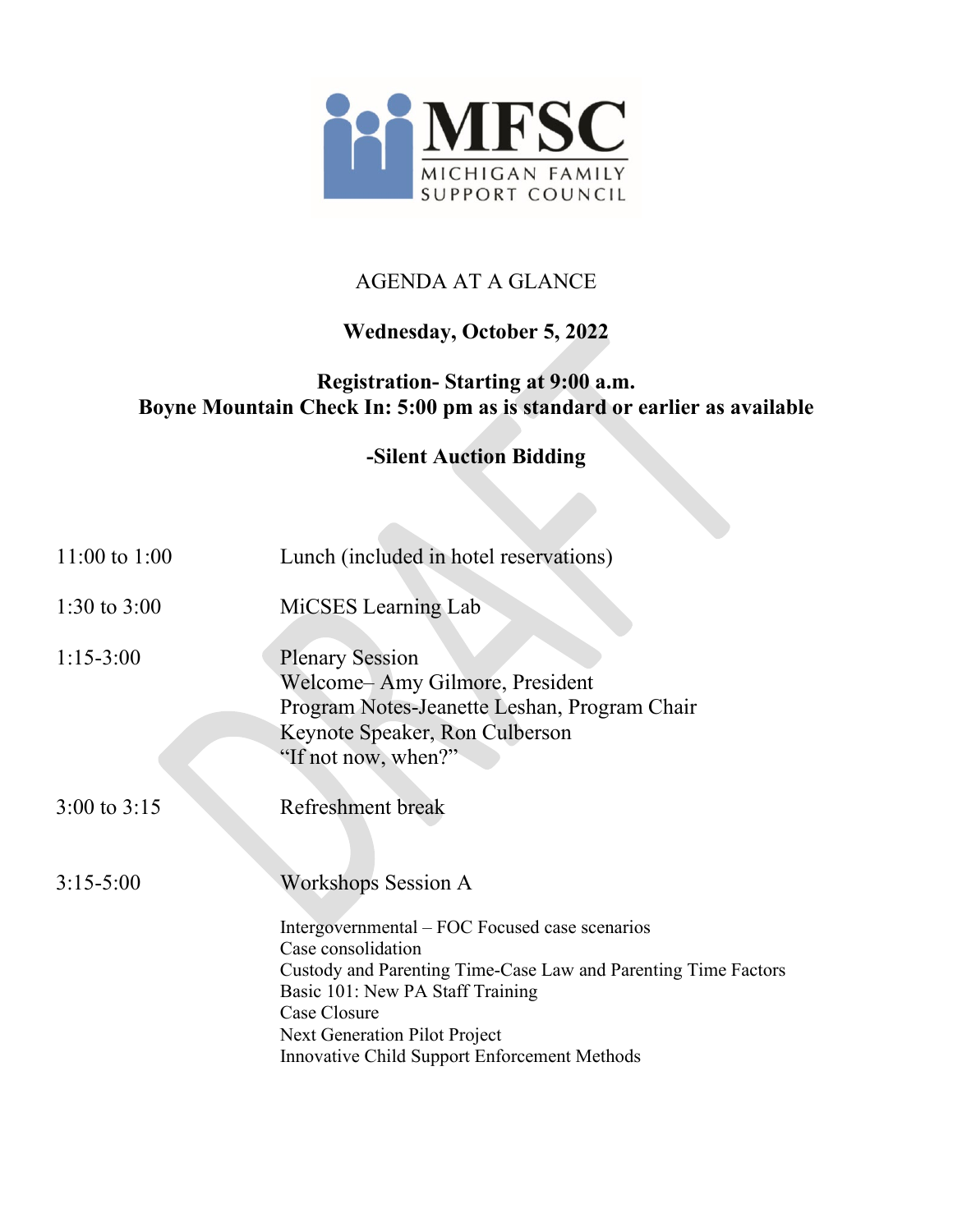| 5:00 to 6:00     | PA Forum & Elections (PA only)    |
|------------------|-----------------------------------|
| 5:30 to dusk     | Boyne Adventure Center Activities |
| 5:30 to 9:30     | Dinner                            |
| 7:00p.m.         | Hospitality                       |
| $7:00$ to $9:00$ | Bonfire & S'mores                 |
| 7:00 to $11:00$  | Caricaturist                      |
| $7:30$ to $9:00$ | <b>Silent Auction Bidding</b>     |
| 9:00 to 11:00    | Games                             |
| 9:00 to 12:00    | DJ                                |
| 9:30 to 11:30    | Photo Booth                       |

# **Thursday, October 6, 2022**

| $6:30$ to $8:30$        | <b>Breakfast</b>                                                                      |
|-------------------------|---------------------------------------------------------------------------------------|
| $8:00 \text{ to } 1:00$ | <b>Conference Registration</b>                                                        |
| $8:00$ to $5:00$        | <b>Silent Auction Bidding</b>                                                         |
| $8:30 \text{ to } 5:00$ | MiCSES Learning Lab                                                                   |
| 9:00 to $10:30$         | <b>Plenary-Erin Frisch, Title IV-D Director</b><br><b>Steve Capps – FOCB Director</b> |
| 10:30 to $10:45$        | Refreshment break                                                                     |
| 10:45 to 12:15          | <b>Workshops Session B</b>                                                            |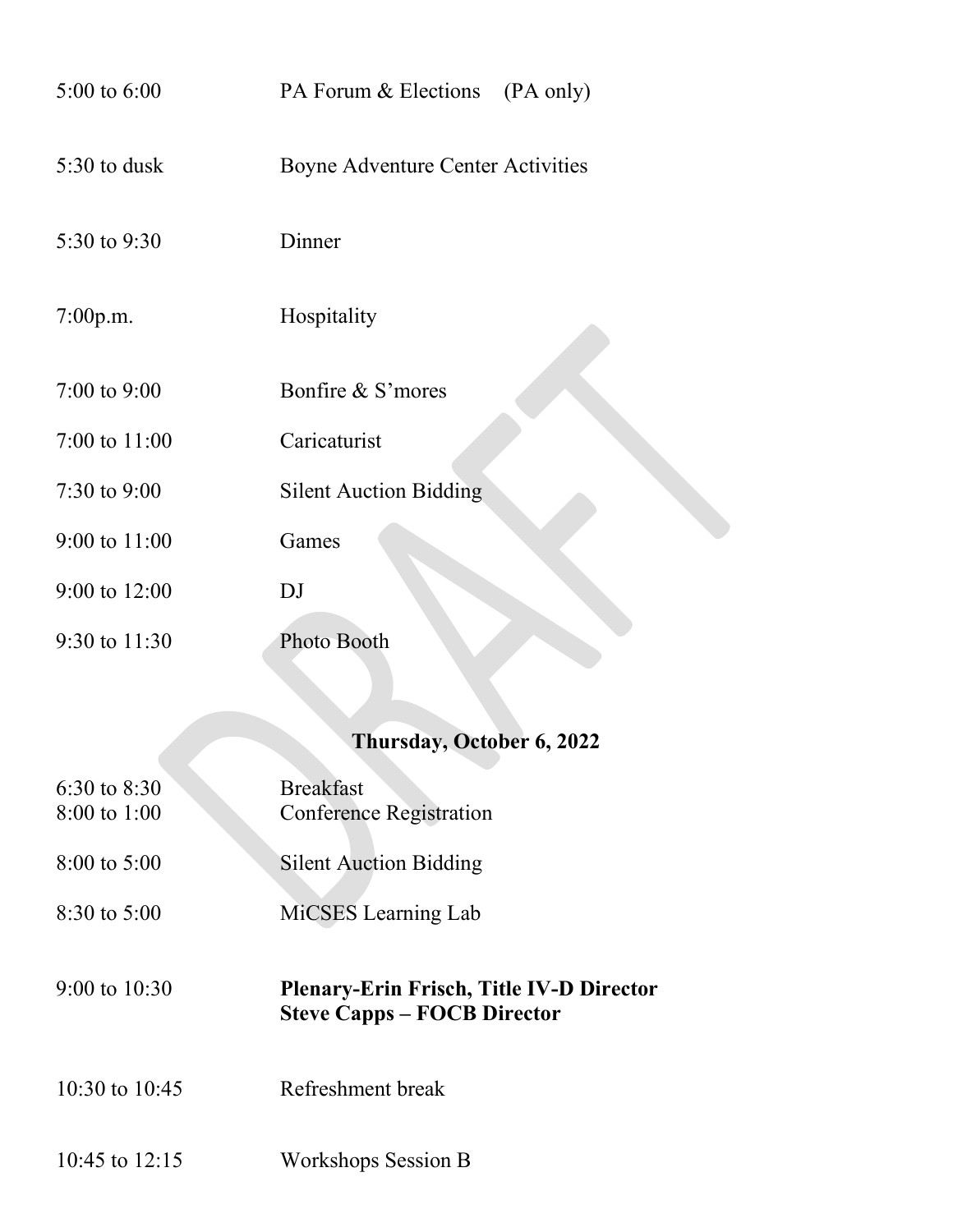|                  | Intergovernmental-PA Focused case scenarios<br>Determining Self Employment Income<br>In Office Therapy Dog Presentation<br><b>Improving Office Operations</b><br><b>Genetic Testing Training</b><br>Revocation/Disestablishment of Paternity<br><b>ACT-Alternative Contempt Track</b>                        |
|------------------|--------------------------------------------------------------------------------------------------------------------------------------------------------------------------------------------------------------------------------------------------------------------------------------------------------------|
| 12:15 to 1:30    | Lunch                                                                                                                                                                                                                                                                                                        |
| 1:30 to $3:00$   | Workshops Session C                                                                                                                                                                                                                                                                                          |
|                  | <b>Native American Tribes</b><br>Mi-File<br><b>Collaboration Workgroup Presentation</b><br>ADR-Applying Custody Factors for Facilitative and Information Gathering<br>Conferences<br>How to Improve Office Operations<br>Intergovernmental-International Case Processing<br>DEI (Diversity Equity Inclusion) |
| $3:00$ to $3:15$ | Refreshment break                                                                                                                                                                                                                                                                                            |
| $3:15$ to 4:45   | Workshops Session D                                                                                                                                                                                                                                                                                          |
|                  | MiSupport and Sharepoint<br>Locate for OCS<br>Legislative and Case Law Updates<br>Intergovernmental-Tips of the Trade/Best Practices for all partners<br>Custody/Grandparenting Time/Third Party/Guardianship<br><b>Business Objects Training</b><br><b>Online Dispute Resolution</b>                        |
| 5:30 to dusk     | Boyne Adventure Center Activities                                                                                                                                                                                                                                                                            |
| 5:30 to 7:00     | Zipline or sky walk - TBD                                                                                                                                                                                                                                                                                    |
| 5:30 to dusk     | Ski Lift                                                                                                                                                                                                                                                                                                     |
| 5:30 to 9:30     | Dinner                                                                                                                                                                                                                                                                                                       |
| 7:00             | Hospitality                                                                                                                                                                                                                                                                                                  |